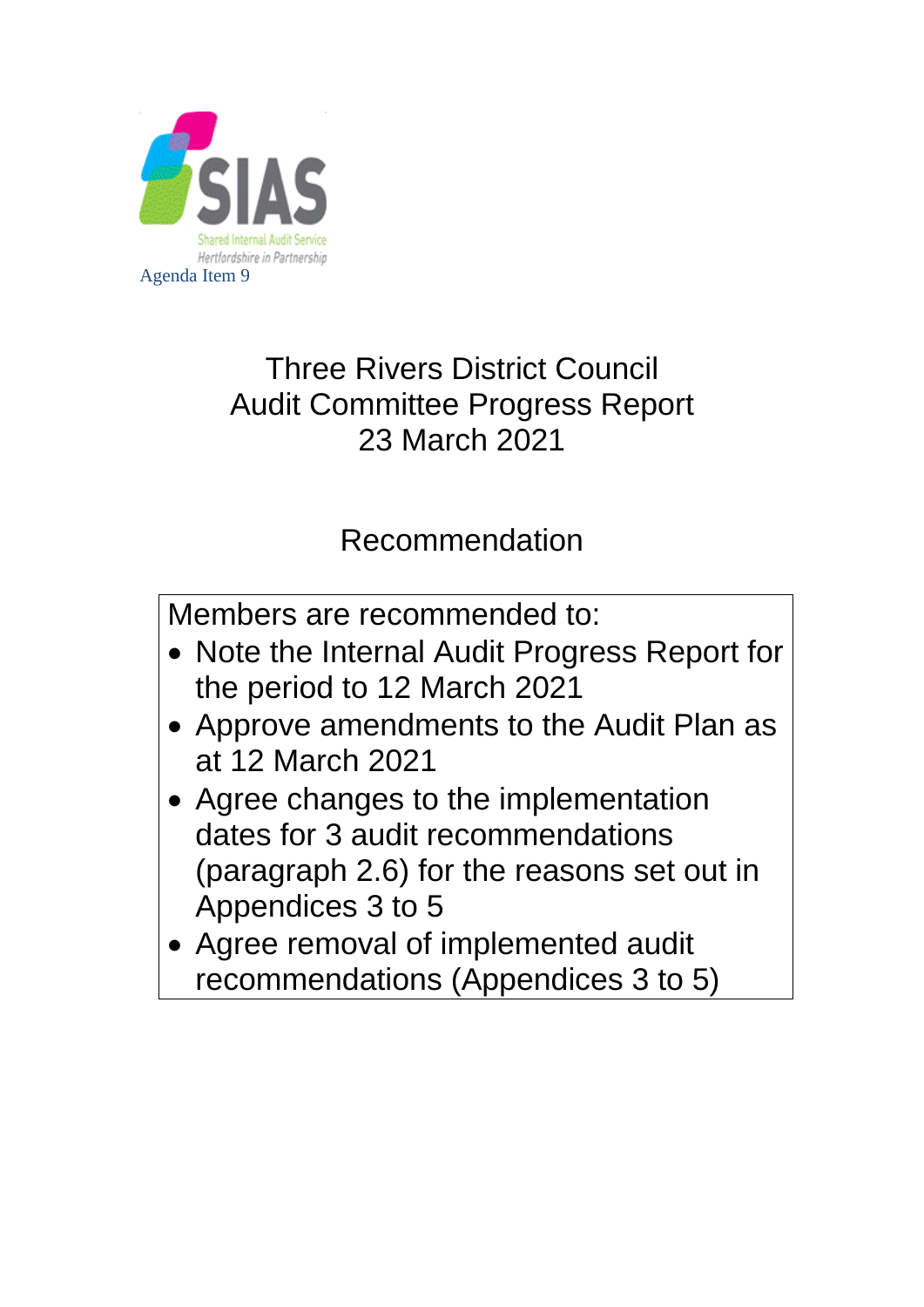# **Contents**

1 Introduction and Background 1.1 Purpose of Report 1.2 Background

# 2 Audit Plan Update

- 2.1 Delivery of Audit Plan and Key Findings
- 2.3 All Priority Audit Recommendations
- 2.7 Proposed Audit Plan Amendments
- 2.8 Performance against Targets
- 2.11 Proposed Changes to SIAS Audit Opinions and **Definitions**

Appendices

- 1 Progress against the 2020/21 Audit Plan
- 2 2020/21 Audit Plan Projected Start Dates
- 3-5 Progress against Outstanding Internal Audit Recommendations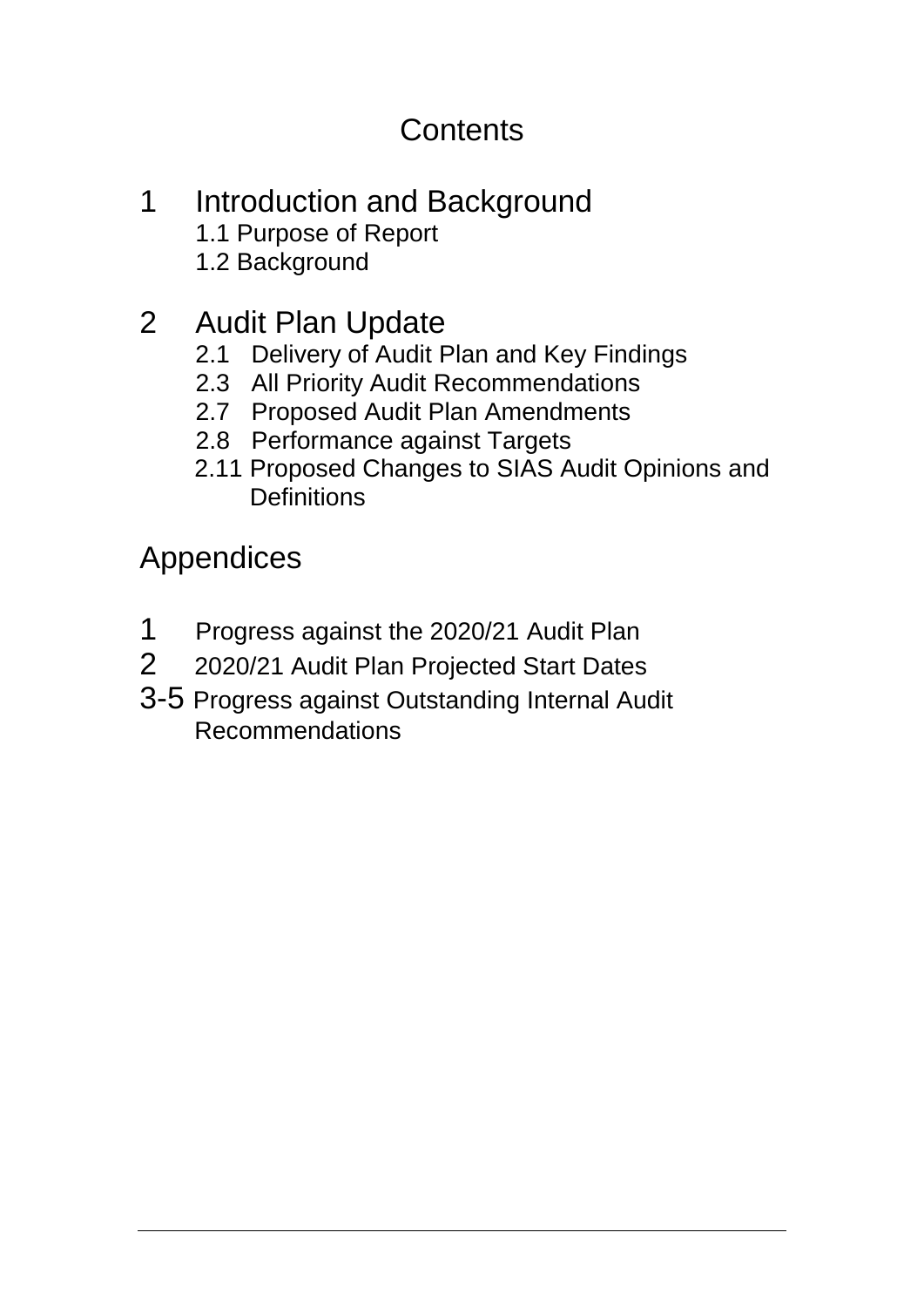# 1. Introduction and Background

### Purpose of Report

- 1.1 This report details:
	- a) Progress made by the Shared Internal Audit Service (SIAS) in delivering the Council's annual audit plan for 2020/21 as at 12 March 2021.
	- b) Proposed amendments to the approved 2020/21 Annual Audit Plan.
	- c) Implementation status of all previously agreed audit recommendations from 2018/19 onwards.
	- d) An update on performance management information as at 12 March 2021.

### **Background**

- 1.2 The work of internal audit is required to be reported to a Member Body so that the Council has an opportunity to review and monitor an essential component of corporate governance and gain assurance that its internal audit provision is fulfilling its statutory obligations. It is considered good practice that progress reports also include proposed amendments to the agreed annual audit plan.
- 1.3 The 2020/21 Annual Audit Plan was approved by Audit Committee on 24 March 2020.
- 1.4 The Audit Committee receives periodic updates on progress against the Annual Audit Plan from SIAS, the most recent of which was brought to this Committee on 11 November 2020.

# 2. Audit Plan Update

Delivery of Audit Plan and Key Audit Findings

- 2.1 As at 12 March 2021, 80% of the 2020/21 Audit Plan days had been delivered (calculation excludes unused 'To Be Allocated'). Appendix A provides a status update on each individual deliverable within the audit plan.
- 2.2 The following 2020/21 reports have been finalised since November 2020 Audit Committee.

| <b>Audit Title</b> | Date of<br><b>Issue</b> | <b>Assurance</b><br>Level | <b>Number and</b><br><b>Priority of</b><br><b>Recommendations</b> |  |
|--------------------|-------------------------|---------------------------|-------------------------------------------------------------------|--|
| Creditors          | Nov '20                 | Good                      | None                                                              |  |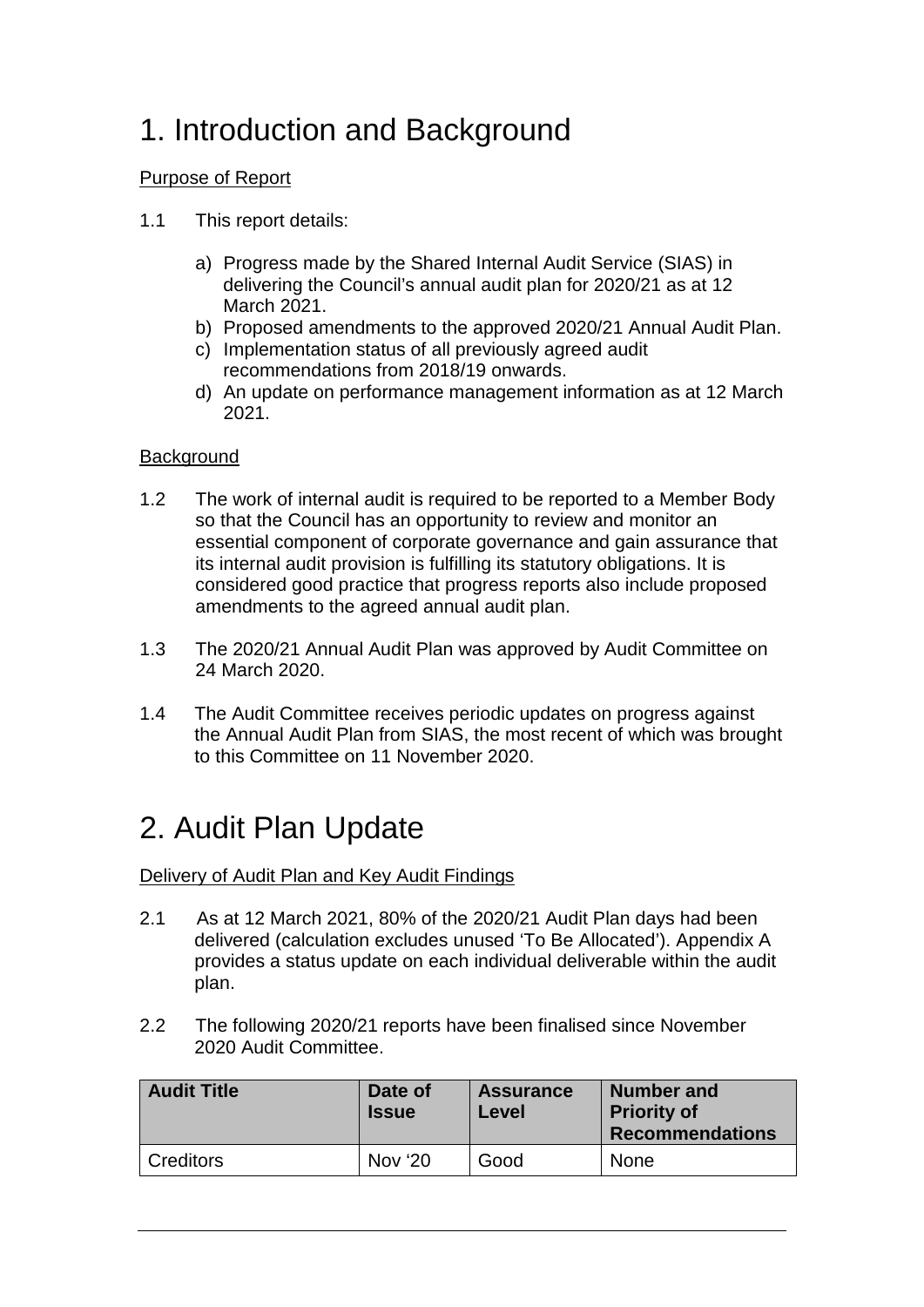| Cyber Security | Mar '21 | Satisfactory | One medium |
|----------------|---------|--------------|------------|
|----------------|---------|--------------|------------|

2.3 During the year in response to COVID, one member of the SIAS team was redeployed to work with the Revenues and Benefits team for just over a month. This was non-audit work and involved contacting Housing Benefit claimants who had not previously used the self-service facility in order to support and assist them in signing-up for this option.

#### All Priority Audit Recommendations

- 2.4 Members will be aware that a Final Audit Report is issued when agreed by Management. This includes an agreement to implement the recommendations made. It is SIAS's responsibility to bring to Members' attention the implementation status of recommendations; it is the responsibility of officers to implement the recommendations by the agreed date.
- 2.5 The table below summarises progress in implementation of all outstanding internal audit recommendations at 12 March 2021, with full details given in appendices 3 to 5:

| Year    | <b>Recommendations</b><br>made<br>No. | <b>Implemented</b> | <b>Not</b><br>yet<br>due | Outstanding<br>& request<br>made for<br>extended<br>time or no<br>update<br>provided | <b>Percentage</b><br>implemented<br>$\frac{9}{6}$ |
|---------|---------------------------------------|--------------------|--------------------------|--------------------------------------------------------------------------------------|---------------------------------------------------|
| 2018/19 | 38                                    | 36                 |                          |                                                                                      | 95%                                               |
| 2019/20 | 37                                    | 29                 |                          |                                                                                      | 78%                                               |

- 2.6 Since November 2020 Audit Committee, extension to implementation dates have been requested by action owners for 3 recommendations as follows:
	- a) One from the 2018/19 Benefits audit,
	- b) One from the 2019/20 Taxi Licensing audit, and
	- c) One from the 2019/20 Development Management audit.
- 2.7 In respect of three recommendations, no progress update was received from action owners as follows:
	- a) One from the 2018/19 GDPR audit, and
	- b) Two from the 2019/20 Risk Management audit.

#### Proposed 2020/21 Audit Plan Amendments

2.8 A new COVID Assurance audit has been added to the plan and will focus on the Council's response in relation to governance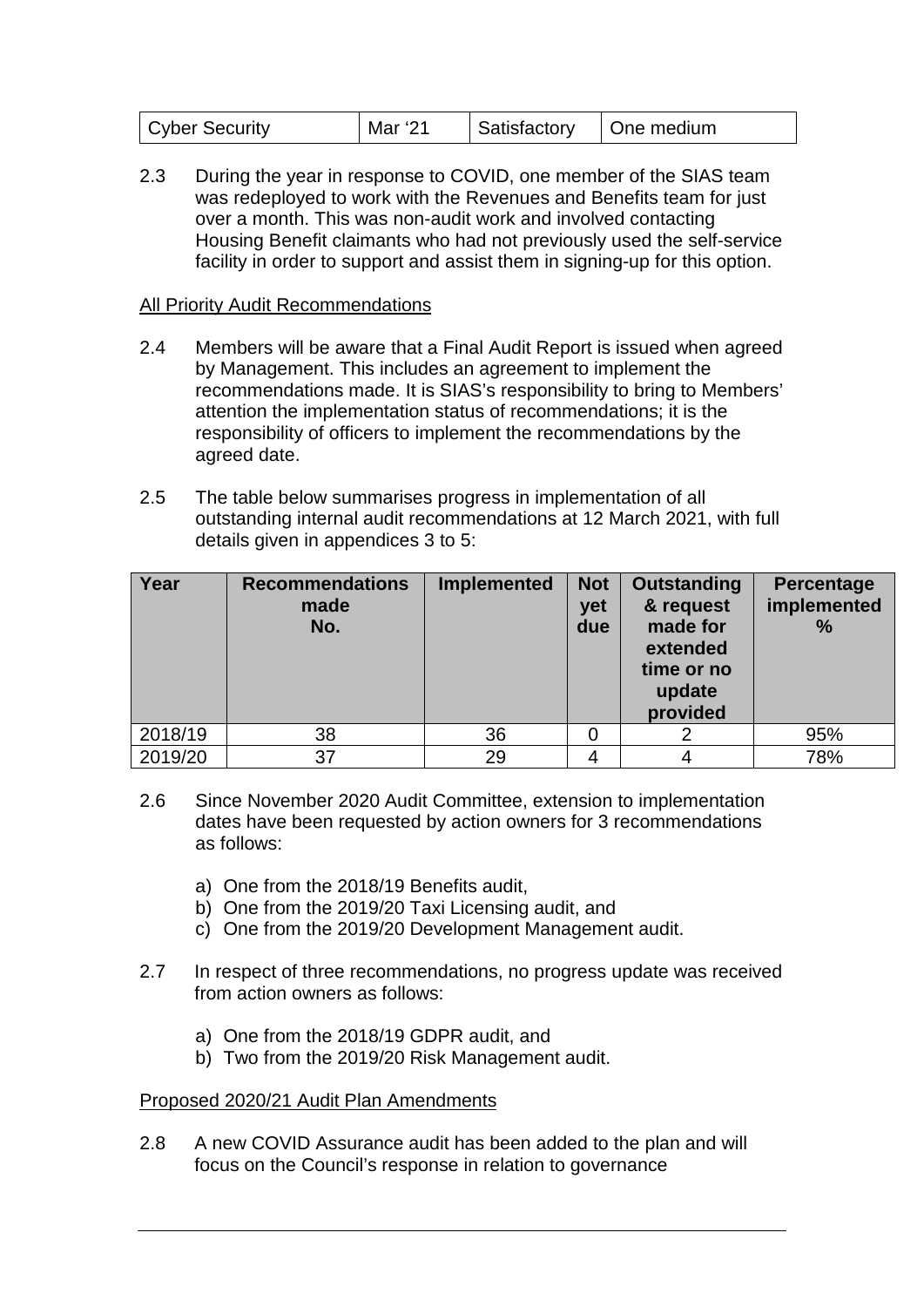arrangements (decision making, delegated authority, committee meetings, etc) and health and safety matters (making premises and operations compliant with Government guidance). The time has been taken from the contingency budget.

#### Performance against Targets

#### Reporting of Audit Plan Delivery Progress

- 2.9 To help the Committee assess the current situation in terms of progress against the projects in the 2020/21 Audit Plan, an analysis of agreed start dates is shown at Appendix 2. Dates have been agreed with management and resources allocated accordingly. This is designed to facilitate smooth delivery of the audit plan through the year.
- 2.10 The 2020/21 Annual performance indicators and targets were approved by the SIAS Board in March 2020. Actual performance for Three Rivers District Council (including the Shared Services Plan) against the targets that are monitored in year is set out in the table below.

| <b>Performance Indicator</b>                                                                                                                                                           | <b>Annual</b><br><b>Target</b> | <b>Profiled</b><br>Target to 12<br><b>March 2021</b> | <b>Actual to</b><br>12 March<br>2021                     |
|----------------------------------------------------------------------------------------------------------------------------------------------------------------------------------------|--------------------------------|------------------------------------------------------|----------------------------------------------------------|
| 1. Planned Days – percentage of<br>actual billable days against planned<br>chargeable days completed (excluding<br>unused contingency).                                                | 95%                            | 85%<br>(185 / 218<br>days)                           | 80%<br>(173.5 / 218)<br>days)                            |
| 2. Planned Projects – percentage of<br>actual completed projects to draft<br>report stage against planned<br>completed projects (excludes 2018/19<br>completion and 'ongoing' pieces). | 95%                            | 78%<br>(14 out of 18)<br>projects to<br>draft)       | 56%<br>$(10 \text{ out of})$<br>18 projects<br>to draft) |
| 3. Client Satisfaction – percentage of<br>client satisfaction questionnaires<br>returned at 'satisfactory' level.                                                                      | 100%                           | 100%                                                 | 100%                                                     |
| 4. Number of High Priority Audit<br><b>Recommendations agreed</b>                                                                                                                      | 95%                            | 95%                                                  | 100%<br>(3 made in<br>finalised<br>2019/20<br>audit)     |

- 2.11 In addition, the performance targets listed below are annual in nature. Performance against these targets will be reported in the 2020/21 Head of Assurance's Annual Report:
	- **5. Annual Plan** prepared in time to present to the March meeting of each Audit Committee. If there is no March meeting, then the plan should be prepared for the first meeting of the civic year.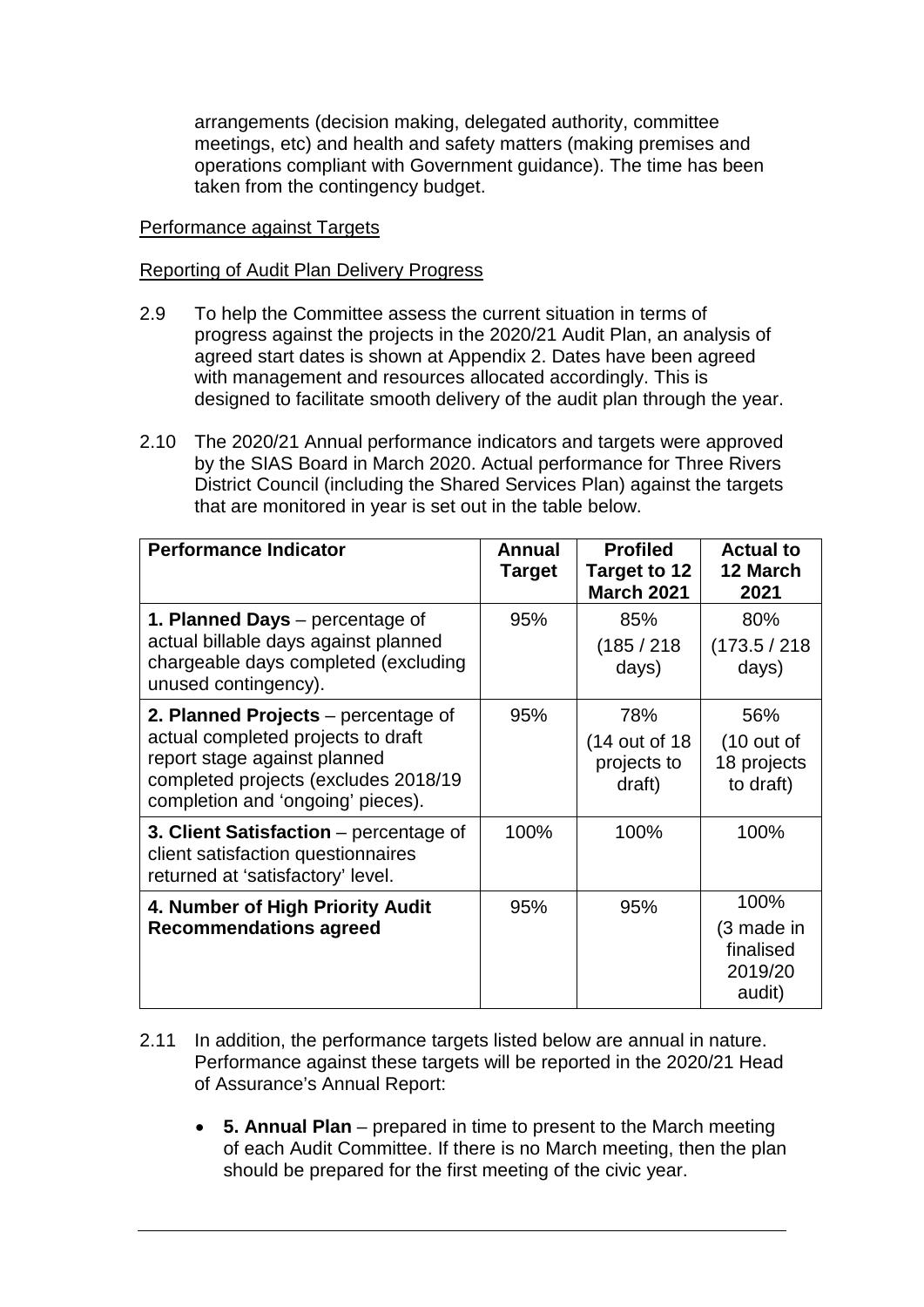• **6. Head of Assurance's Annual Report** – presented at the Audit Committee's first meeting of the civic year.

### Proposed Changes to SIAS Audit Opinions and Definitions

- 2.12 As Audit Committee Members will be aware, all formal internal audit assignments result in a published report. The primary purpose of the report is to provide an independent and objective opinion to the Council on the framework of internal control, risk management and governance in operation and to stimulate improvement.
- 2.13 SIAS currently uses a range of four assurance opinions within internal audit reports, these being Good Assurance, Satisfactory Assurance, Limited Assurance and No Assurance.
- 2.14 In April 2020, within their publication "Internal Audit Engagement Opinions – Setting Common Definitions", CIPFA recommended that a standard range of opinions and definitions were used by Internal Audit teams within the intention of:
	- Increasing confidence amongst audit committee members and managers that the engagement opinion issued is consistently applied.
	- Assist the sharing, comparability and understanding of assurances across public bodies.
	- Supporting audit committee members and senior managers in their understanding of audit reports, in particular those that sit on more than one public sector audit committee, or in respect of partnerships and joint ventures.
	- Supporting the training of internal audit staff, helping to drive up the quality and consistency of audit opinions, and facilitate staff moving across different internal audit teams.
	- Reducing disruption when changing internal audit provider.
- 2.15 CIPFA provided the following four assurance opinions and definitions.

| <b>Assurance Level</b>       | <b>Definition</b>                                                                                                                                                                                                                                |
|------------------------------|--------------------------------------------------------------------------------------------------------------------------------------------------------------------------------------------------------------------------------------------------|
| <b>Substantial Assurance</b> | A sound system of governance, risk management<br>and control exists, with internal controls operating<br>effectively and being consistently applied to<br>support the achievement of objectives in the area<br>audited.                          |
| Reasonable Assurance         | There is a generally sound system of governance,<br>risk management and control in place. Some<br>issues, non-compliance or scope for improvement<br>were identified which may put at risk the<br>achievement of objectives in the area audited. |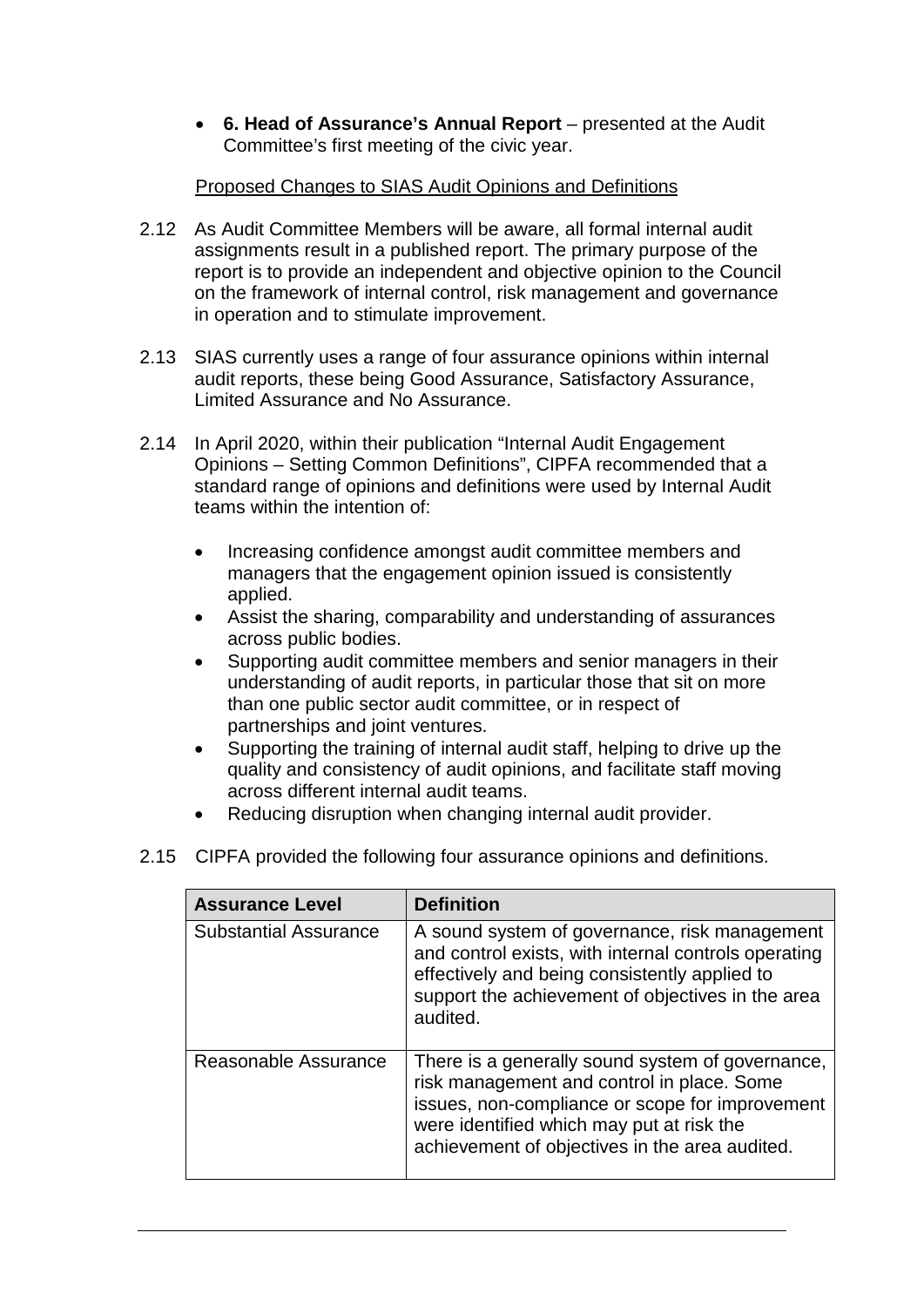| <b>Limited Assurance</b> | Significant gaps, weaknesses or non-compliance<br>were identified. Improvement is required to the<br>system of governance, risk management and<br>control to effectively manage risks to the<br>achievement of objectives in the area audited.                           |
|--------------------------|--------------------------------------------------------------------------------------------------------------------------------------------------------------------------------------------------------------------------------------------------------------------------|
| No Assurance             | Immediate action is required to address<br>fundamental gaps, weaknesses or non-<br>compliance identified. The system of governance,<br>risk management and control is inadequate to<br>effectively manage risks to the achievement of<br>objectives in the area audited. |

- 2.16 Within their conclusions, CIPFA recommended that all Heads of Internal Audit within public sector organisations adopted the above change, with those organisations not adopting the change disclosing the basis for this within their annual report.
- 2.17 In respect of implementing the above changes, this is seen as a minor adjustment to the existing SIAS ratings, given SIAS already adopt a four-tier rating with very similar definitions. The main change would therefore be replacing Good and Satisfactory Assurance with the new ratings of Substantial and Reasonable Assurance.
- 2.18 SIAS will be adopting the above change for all final reports issued from 1 April 2021, with the exception of any draft reports already issued to management prior to new financial year.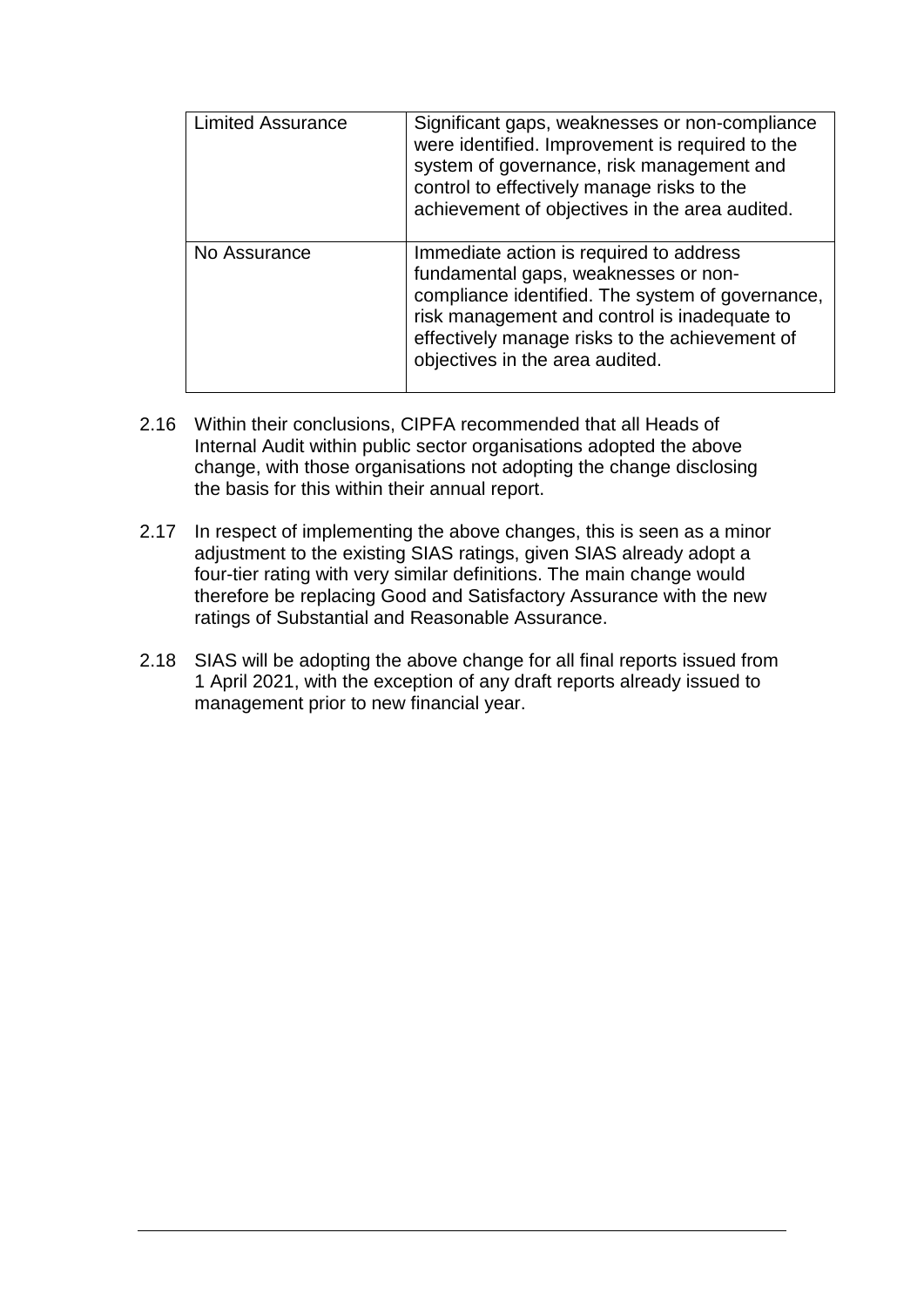### **2020/21 SIAS Audit Plan**

| <b>AUDITABLE AREA</b>                                                    | <b>LEVEL OF</b>  |                |                | <b>RECS</b>    |                | <b>AUDIT</b><br><b>PLAN</b> | <b>LEAD</b><br><b>AUDITOR</b> | <b>BILLABLE DAYS</b> | <b>STATUS/COMMENT</b>      |
|--------------------------------------------------------------------------|------------------|----------------|----------------|----------------|----------------|-----------------------------|-------------------------------|----------------------|----------------------------|
|                                                                          | <b>ASSURANCE</b> | $\mathbf C$    | H              | M              | L              | <b>DAYS</b>                 | <b>ASSIGNED</b>               | <b>COMPLETED</b>     |                            |
| <b>Key Financial Systems</b>                                             |                  |                |                |                |                |                             |                               |                      |                            |
| Benefits (shared services plan)                                          |                  |                |                |                |                | 12                          | Yes                           | 8                    | In Fieldwork               |
| <b>Budget Monitoring (shared</b><br>services plan)                       |                  |                |                |                |                | 6                           | Yes                           | $\overline{2}$       | In Fieldwork               |
| Council Tax (shared services plan)                                       |                  |                |                |                |                | 10                          | Yes                           | 9.5                  | <b>Draft Report Issued</b> |
| Creditors (shared services plan)                                         | Good             | $\mathbf{0}$   | $\overline{0}$ | $\overline{0}$ | $\Omega$       | 9                           | Yes                           | 9                    | <b>Final Report Issued</b> |
| Debtors (shared services plan)                                           |                  |                |                |                |                | 10                          | Yes                           | 9.5                  | <b>Draft Report Issued</b> |
| Main Accounting (shared services<br>plan)                                |                  |                |                |                |                | 8                           | Yes                           | 4                    | In Fieldwork               |
| NDR (shared services plan)                                               |                  |                |                |                |                | 10                          | Yes                           | 6                    | In Fieldwork               |
| Payroll (shared services plan)                                           |                  |                |                |                |                | 12                          | <b>BDO</b>                    | 11.5                 | Draft Report issued        |
| <b>Revenues and Benefits Parameter</b><br>Testing (shared services plan) |                  |                |                |                |                | $\Omega$                    |                               | $\overline{0}$       | Cancelled                  |
| <b>Treasury Management (shared</b><br>services plan)                     |                  |                |                |                |                | 6                           | Yes                           | 5.5                  | <b>Draft Report Issued</b> |
| <b>Operational Audits</b>                                                |                  |                |                |                |                |                             |                               |                      |                            |
| <b>Business Continuity Planning</b>                                      |                  | $\blacksquare$ | $\blacksquare$ | $\blacksquare$ | $\blacksquare$ | $\overline{0}$              | $\overline{a}$                | $\overline{0}$       | Cancelled                  |
| <b>Climate Change and Sustainability</b>                                 |                  |                |                |                |                | $\overline{7}$              | <b>BDO</b>                    | 5                    | In Fieldwork               |
| Complaints, Compliments &<br>Comments (3Cs)                              |                  |                |                |                |                | $\overline{0}$              |                               | $\mathbf 0$          | Cancelled                  |
| <b>DFG Capital Grant Certification</b>                                   |                  |                |                |                |                | $\overline{2}$              | Yes                           | $\overline{2}$       | Complete                   |
| <b>Equalities and Diversity</b>                                          |                  |                |                |                |                | $\Omega$                    |                               | $\overline{0}$       | Cancelled                  |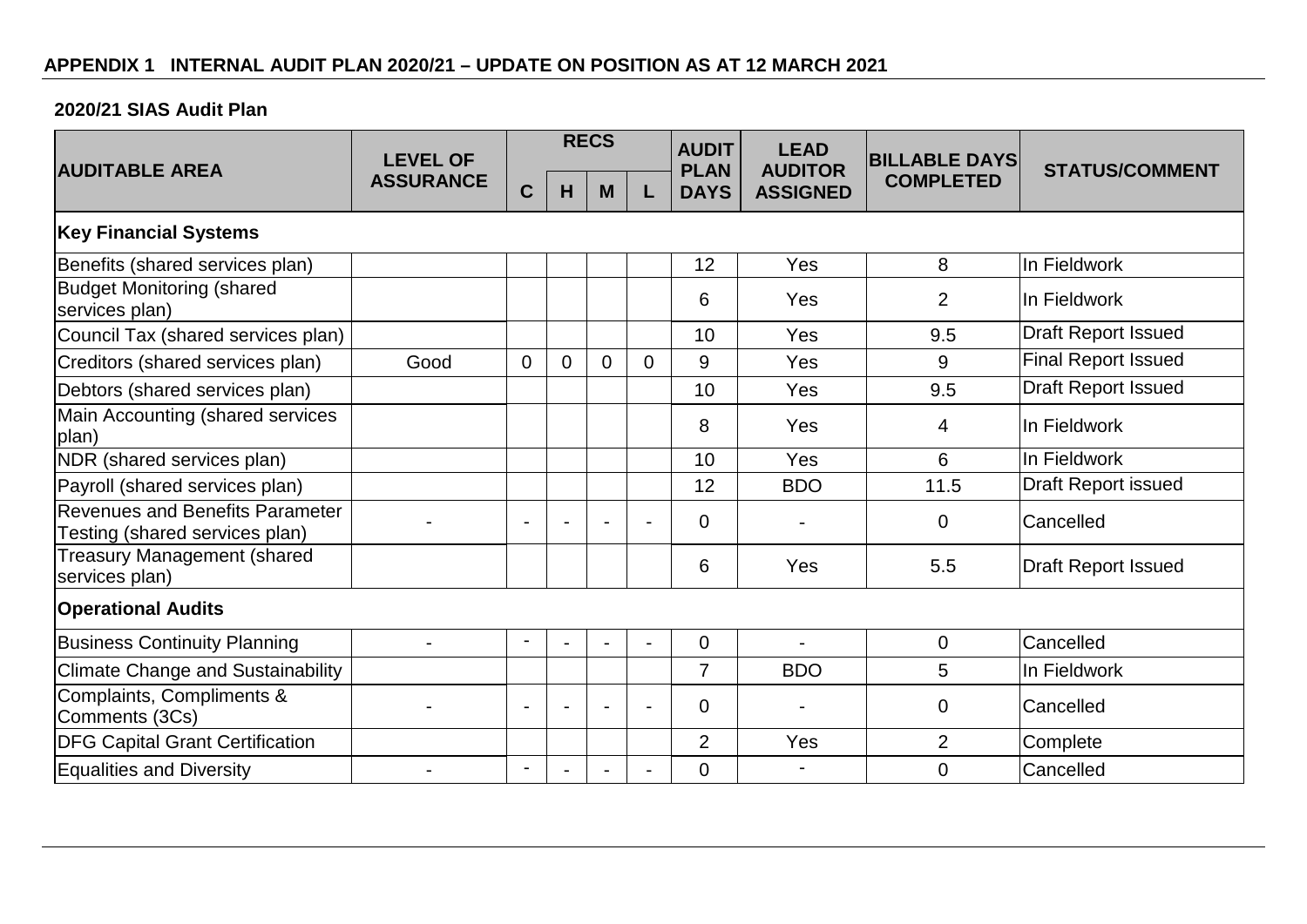## **APPENDIX 1 INTERNAL AUDIT PLAN 2020/21 – UPDATE ON POSITION AS AT 12 MARCH 2021**

| <b>AUDITABLE AREA</b>                                    | <b>LEVEL OF</b>  |                          |                | <b>RECS</b> |                | <b>AUDIT</b><br><b>PLAN</b> | <b>LEAD</b><br><b>AUDITOR</b><br><b>ASSIGNED</b> | <b>BILLABLE DAYS</b><br><b>COMPLETED</b> | <b>STATUS/COMMENT</b>      |
|----------------------------------------------------------|------------------|--------------------------|----------------|-------------|----------------|-----------------------------|--------------------------------------------------|------------------------------------------|----------------------------|
|                                                          | <b>ASSURANCE</b> | $\mathbf C$              | H              | M           | L              | <b>DAYS</b>                 |                                                  |                                          |                            |
| Freedom of Information                                   |                  |                          |                |             |                | 8                           | Yes                                              | 5                                        | In Fieldwork               |
| Garage Income                                            | Satisfactory     | $\overline{0}$           | 0              | 1           | $\overline{0}$ | 10                          | Yes                                              | 10                                       | <b>Final Report Issued</b> |
| Garden Waste Charging                                    | Satisfactory     | $\overline{0}$           | 0              | 1           | $\Omega$       | 10                          | Yes                                              | 10                                       | <b>Final Report Issued</b> |
| <b>Homelessness Reduction Act</b>                        |                  |                          |                |             |                | 10                          | Yes                                              | 6                                        | In Fieldwork               |
| Revenues and Benefits Payments<br>(shared services plan) |                  |                          |                |             |                | 10                          | Yes                                              | 9.5                                      | <b>Draft Report Issued</b> |
| Section 106                                              | $\overline{a}$   | $\overline{\phantom{a}}$ | $\sim$         |             |                | $\Omega$                    | $\blacksquare$                                   | $\mathbf 0$                              | Cancelled                  |
| <b>Watersmeet Theatre Bar</b>                            | $\blacksquare$   | $\blacksquare$           | $\blacksquare$ |             |                | $\mathbf{0}$                | $\blacksquare$                                   | $\mathbf 0$                              | Cancelled                  |
| <b>COVID Assurance</b>                                   |                  |                          |                |             |                | 12                          | <b>BDO</b>                                       | 1                                        | In Planning                |
| <b>Shared Learning / Joint Reviews</b>                   |                  |                          |                |             |                |                             |                                                  |                                          |                            |
| <b>Shared Learning Newsletters</b>                       |                  |                          |                |             |                | $\overline{2}$              |                                                  | $\mathbf 0$                              |                            |
| <b>Joint Reviews</b>                                     |                  |                          |                |             |                | 3                           |                                                  | $\overline{0}$                           |                            |
| <b>Counter Fraud</b>                                     |                  |                          |                |             |                |                             |                                                  |                                          |                            |
| No audits planned                                        |                  |                          |                |             |                | $\mathbf 0$                 |                                                  | $\mathbf 0$                              |                            |
| <b>Risk Management and Governance</b>                    |                  |                          |                |             |                |                             |                                                  |                                          |                            |
| No audits planned                                        |                  |                          |                |             |                | $\overline{0}$              |                                                  | $\overline{0}$                           |                            |
| <b>Ad Hoc Advice</b>                                     |                  |                          |                |             |                |                             |                                                  |                                          |                            |
| Ad Hoc Advice                                            |                  |                          |                |             |                | 1                           |                                                  | $\mathbf 0$                              |                            |
| <b>IT Audits</b>                                         |                  |                          |                |             |                |                             |                                                  |                                          |                            |
| <b>Cyber Security</b>                                    |                  |                          |                |             |                | 12                          | <b>BDO</b>                                       | 11.5                                     | Draft Report issued        |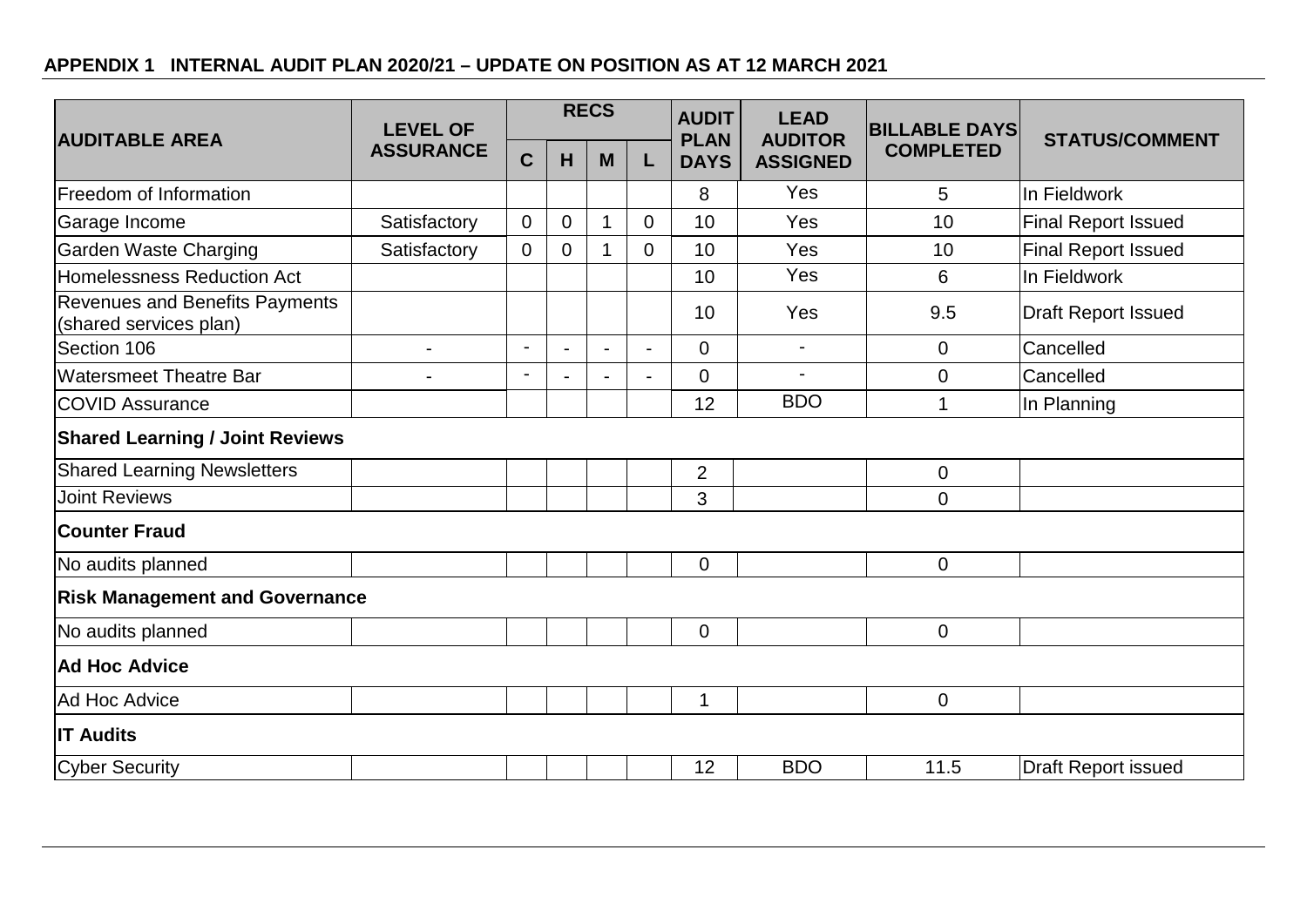## **APPENDIX 1 INTERNAL AUDIT PLAN 2020/21 – UPDATE ON POSITION AS AT 12 MARCH 2021**

| <b>AUDITABLE AREA</b>                                                          | <b>LEVEL OF</b>  |             |                          | <b>RECS</b> |   | <b>AUDIT</b><br><b>PLAN</b> | <b>LEAD</b><br><b>AUDITOR</b><br><b>ASSIGNED</b> | <b>BILLABLE DAYS</b> | <b>STATUS/COMMENT</b> |
|--------------------------------------------------------------------------------|------------------|-------------|--------------------------|-------------|---|-----------------------------|--------------------------------------------------|----------------------|-----------------------|
|                                                                                | <b>ASSURANCE</b> | $\mathbf C$ | H                        | M           | L | <b>DAYS</b>                 |                                                  | <b>COMPLETED</b>     |                       |
| (shared services plan)                                                         |                  |             |                          |             |   |                             |                                                  |                      |                       |
| <b>IT Policies and Procedures</b><br>(shared services plan)                    |                  |             | $\overline{\phantom{0}}$ |             |   | $\overline{0}$              | $\blacksquare$                                   | $\overline{0}$       | Cancelled             |
| <b>To Be Allocated</b>                                                         |                  |             |                          |             |   |                             |                                                  |                      |                       |
| Unused Contingency<br>(shared services plan)                                   |                  |             |                          |             |   | 21                          |                                                  | $\overline{0}$       |                       |
| <b>Follow-Up Audits</b>                                                        |                  |             |                          |             |   |                             |                                                  |                      |                       |
| Follow-up of outstanding audit<br>recommendations                              |                  |             |                          |             |   | 10                          |                                                  | 7.5                  | <b>Through Year</b>   |
| <b>Strategic Support</b>                                                       |                  |             |                          |             |   |                             |                                                  |                      |                       |
| 2021/22 Audit Planning                                                         |                  |             |                          |             |   | 5                           |                                                  | 5                    | Complete              |
| <b>Annual Governance Statement</b>                                             |                  |             |                          |             |   | 3                           |                                                  | 3                    | Complete              |
| <b>Audit Committee</b>                                                         |                  |             |                          |             |   | 11                          |                                                  | 10.5                 | <b>Through Year</b>   |
| <b>External Audit Liaison</b>                                                  |                  |             |                          |             |   | 1                           |                                                  | 1                    | Complete              |
| Head of Internal Audit Opinion<br>2019/20                                      |                  |             |                          |             |   | 2                           |                                                  | 2                    | Complete              |
| Monitoring and Client Meetings                                                 |                  |             |                          |             |   | 9                           |                                                  | 8.5                  | <b>Through Year</b>   |
| <b>SIAS Development</b>                                                        |                  |             |                          |             |   | 3                           |                                                  | 3                    | Complete              |
| 2019/20 Projects Requiring Completion                                          |                  |             |                          |             |   |                             |                                                  |                      |                       |
| 2019/20 Projects Requiring<br>Completion<br>(3 days TRDC plan / 5 days shared) |                  |             |                          |             |   | 8                           |                                                  | 8                    | Complete              |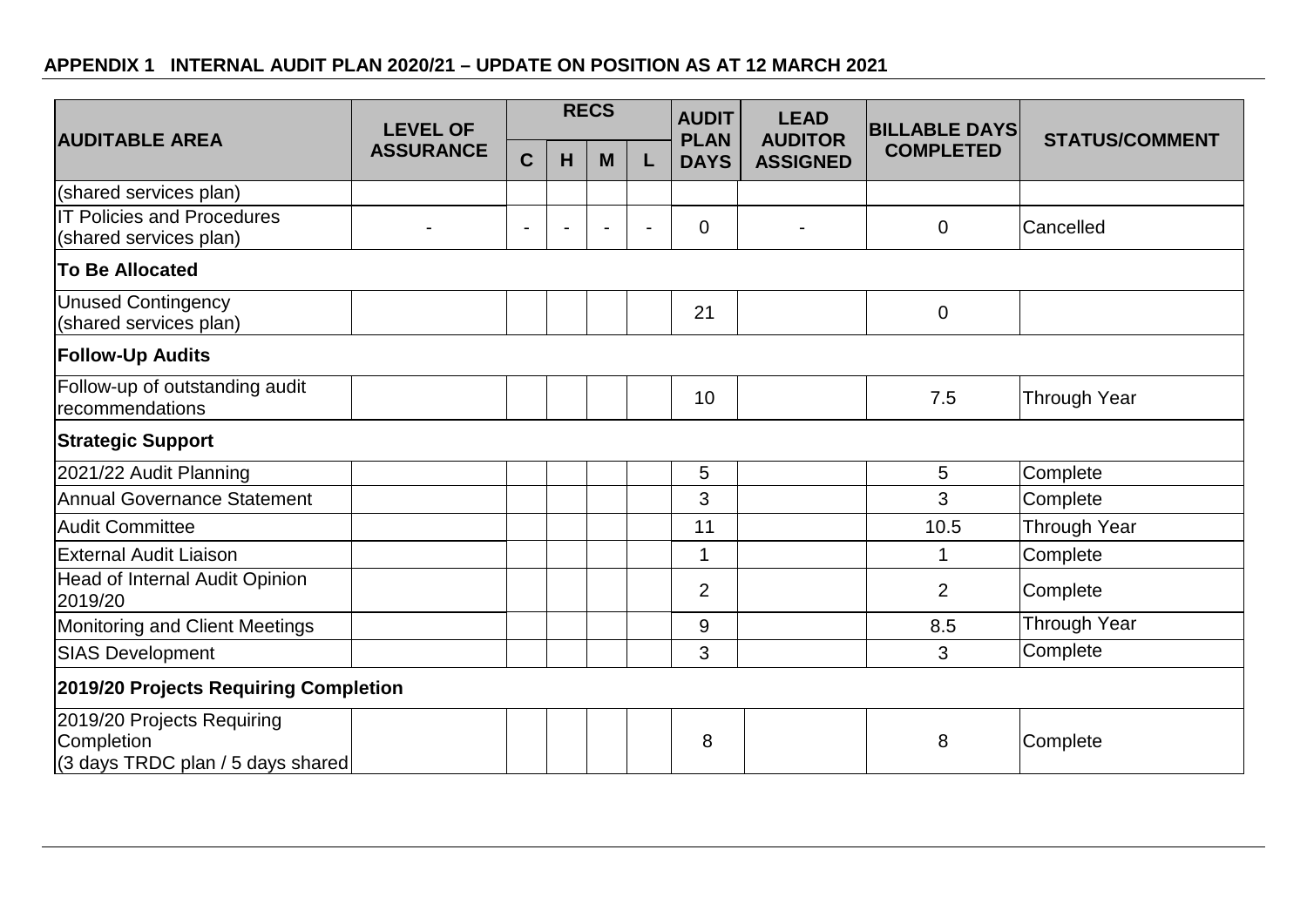### **APPENDIX 1 INTERNAL AUDIT PLAN 2020/21 – UPDATE ON POSITION AS AT 12 MARCH 2021**

| <b>AUDITABLE AREA</b>        | <b>LEVEL OF</b>  | <b>RECS</b> |   |   | <b>AUDIT</b><br><b>PLAN</b> | <b>LEAD</b><br><b>AUDITOR</b> | <b>BILLABLE DAYS</b> | <b>STATUS/COMMENT</b> |
|------------------------------|------------------|-------------|---|---|-----------------------------|-------------------------------|----------------------|-----------------------|
|                              | <b>ASSURANCE</b> | r<br>ັ      | н | M | <b>DAYS</b>                 | <b>ASSIGNED</b>               | <b>COMPLETED</b>     |                       |
| services plan)               |                  |             |   |   |                             |                               |                      |                       |
| <b>ITRDC TOTAL</b>           |                  |             |   |   | 107                         |                               | 82.5                 |                       |
| <b>SHARED SERVICES TOTAL</b> |                  |             |   |   | 132                         |                               | 91                   |                       |
| <b>COMBINED TOTAL</b>        |                  |             |   |   | 239                         |                               | 173.5                |                       |

Key to recommendation priority levels:

 $C =$  Critical

 $H = High$ 

 $M = \text{Median}$ 

 $L = Low$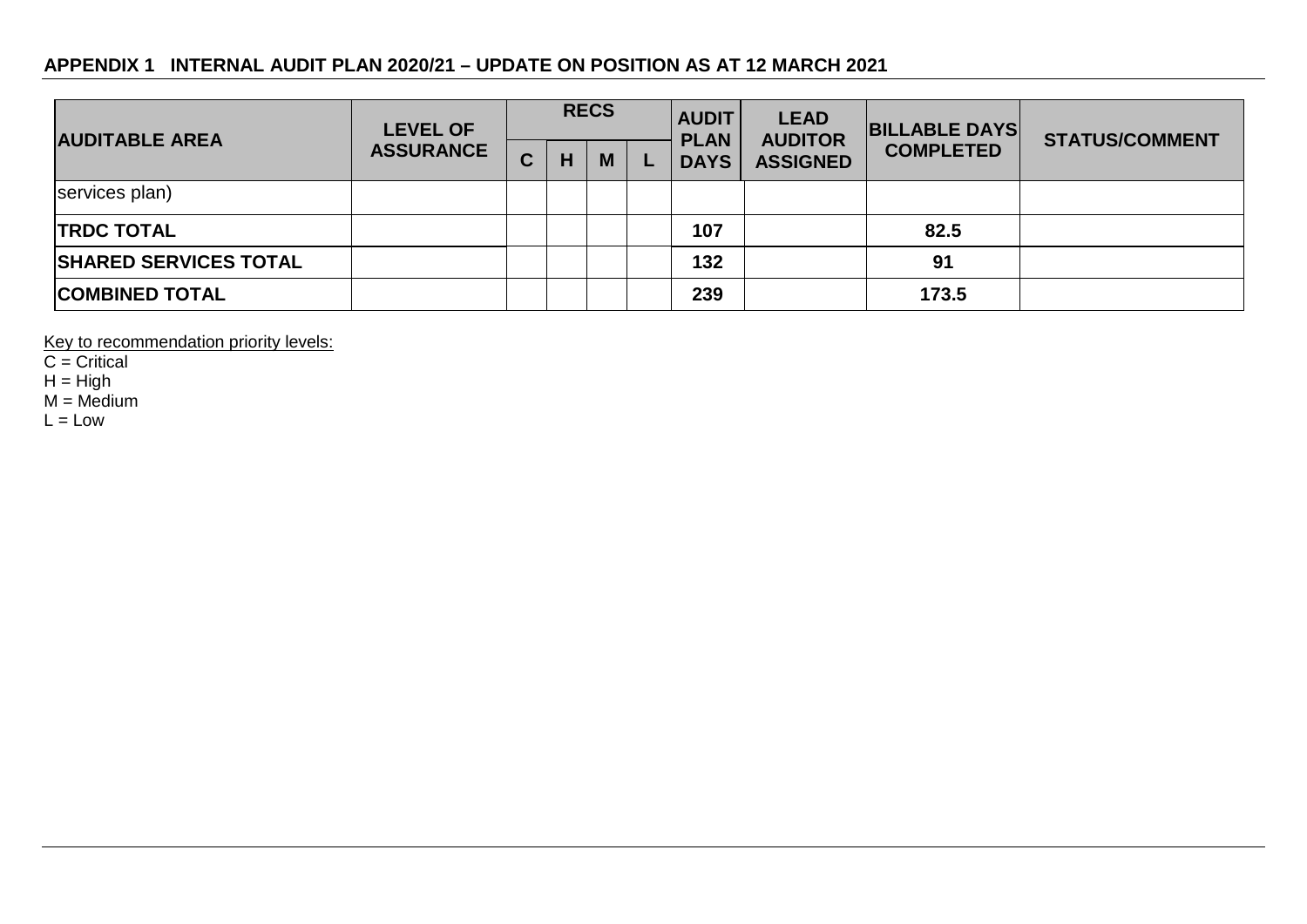### **APPENDIX 2 2020/21 AUDIT PLAN PROJECTED START DATES**

| Apr | <b>May</b> | Jun                                                 | July                                        | Aug | <b>Sept</b>                                                                                       |
|-----|------------|-----------------------------------------------------|---------------------------------------------|-----|---------------------------------------------------------------------------------------------------|
|     |            | Garden Waste Charging<br><b>Final Report Issued</b> | Garage Income<br><b>Final Report Issued</b> |     | <b>DFG Grant Certification</b><br><b>Complete</b>                                                 |
|     |            |                                                     |                                             |     | <b>NDR</b><br>(shared services plan)<br>In Fieldwork                                              |
|     |            |                                                     |                                             |     | <b>Revenues and Benefits</b><br>Payments<br>(shared services plan)*<br><b>Draft Report Issued</b> |